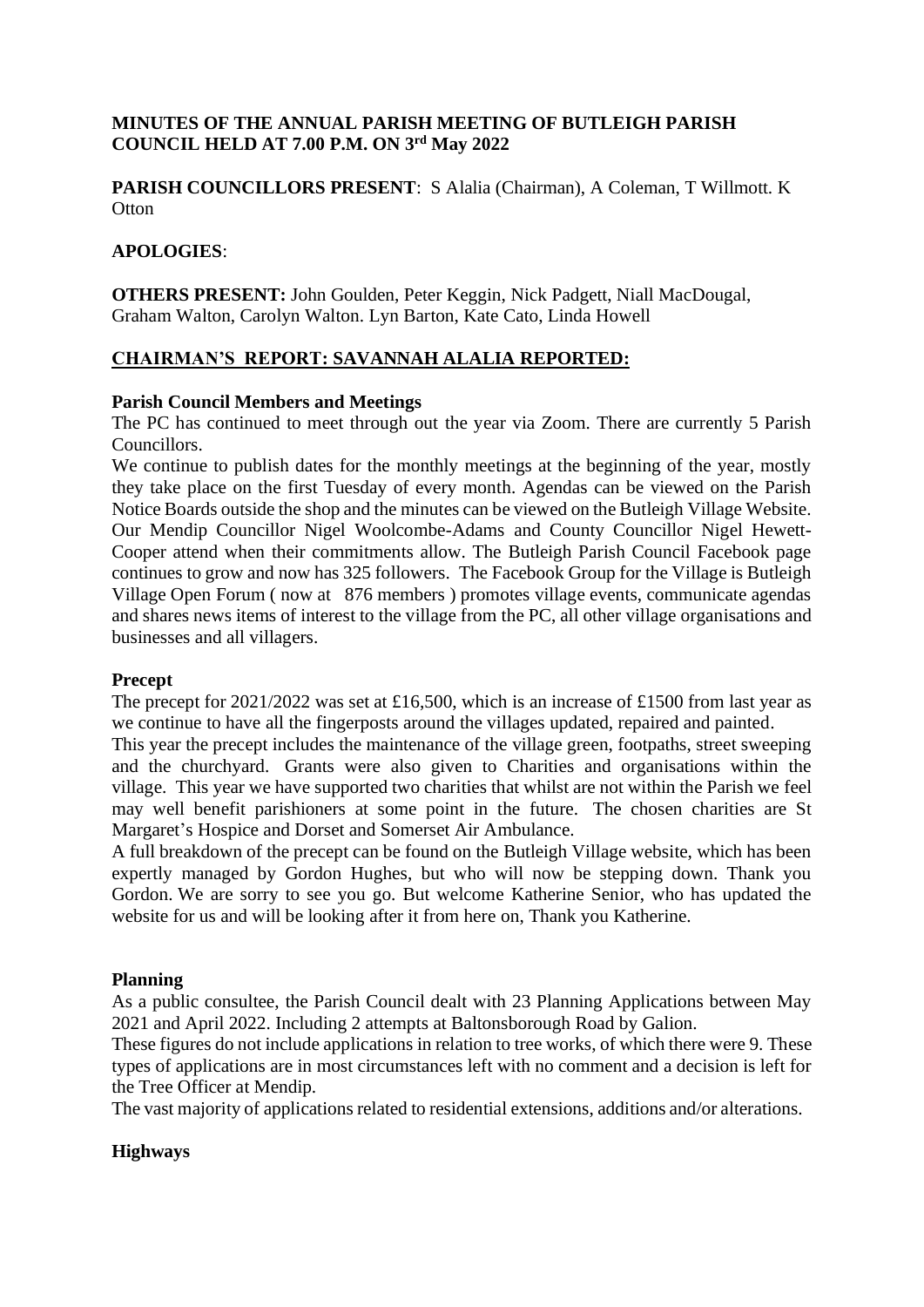There have been multiple pothole repairs through out the year and all signs which have been knocked down have also been re-instated.

#### **Environment**

With the kind support of Adrian Forsey, 2 successful litter pick were co-ordinated on behalf of the PC with many of the councillors and villagers taking part; photos went up on the Village Forum to show all that were gathered. About 20 bags were filled each time. Whilst not a glamorous job, it was a great turn out and much fun was had. The council continue to report and organise collection of fly tipping. There will be another litter pick leading into the Jubilee celebrations.

### **Footpaths**

Continue to be looked after and serviced.

### **Affordable Housing**

Whilst a meeting was held in May 2019 by the affordable house, there are currently no further updates.

### **Enforcement**

Enforcement continues to be an important but often frustrating role for the council. With cuts at Mendip, they have few officers "on the ground". The council, however, continues to do all we can and report and chase areas of concern.

### **Speeding**

Speeding is of great concern to the Council. We are in the final stages of installing a SID next to Sourdown at the gateway to the village. The posts are up and ready. Thank you to Keith Otton for his hard work with this. We have also joined forced with Baltonsbourgh to do a joint Speed Watch Teaming and Andrew Coleman and Keith Otton are now fully trained to do this.

#### **Conclusion**

It has been an honour to serve you all as Chair, for the last few years. Truly a joy and privilege. I have not stood again for personal reasons, but it has been a wonderful experience and I will miss it. I would like to thank all my fellow Councillors for their hard work and dedication always.

A special thanks to Dave Sharland, who after many years as a councillor has stepped down. We have made significant progress with a number of projects and have seen some through to completion. We are all advocates of our village and the Parish needs a strong Council to maintain our beautiful corner of Somerset.

Finally, I'd like to take this opportunity to thank all my fellow Councillors and a very big thank you to our Clerk, Sheila, who has shown outstanding support; we are lucky to have her.

*Savannah Alalia*

**FINANCE**: A comprehensive report of the year end finances (unaudited), was given by the Clerk. The unaudited book was available for inspection. The accounts prepared for the Internal Auditor.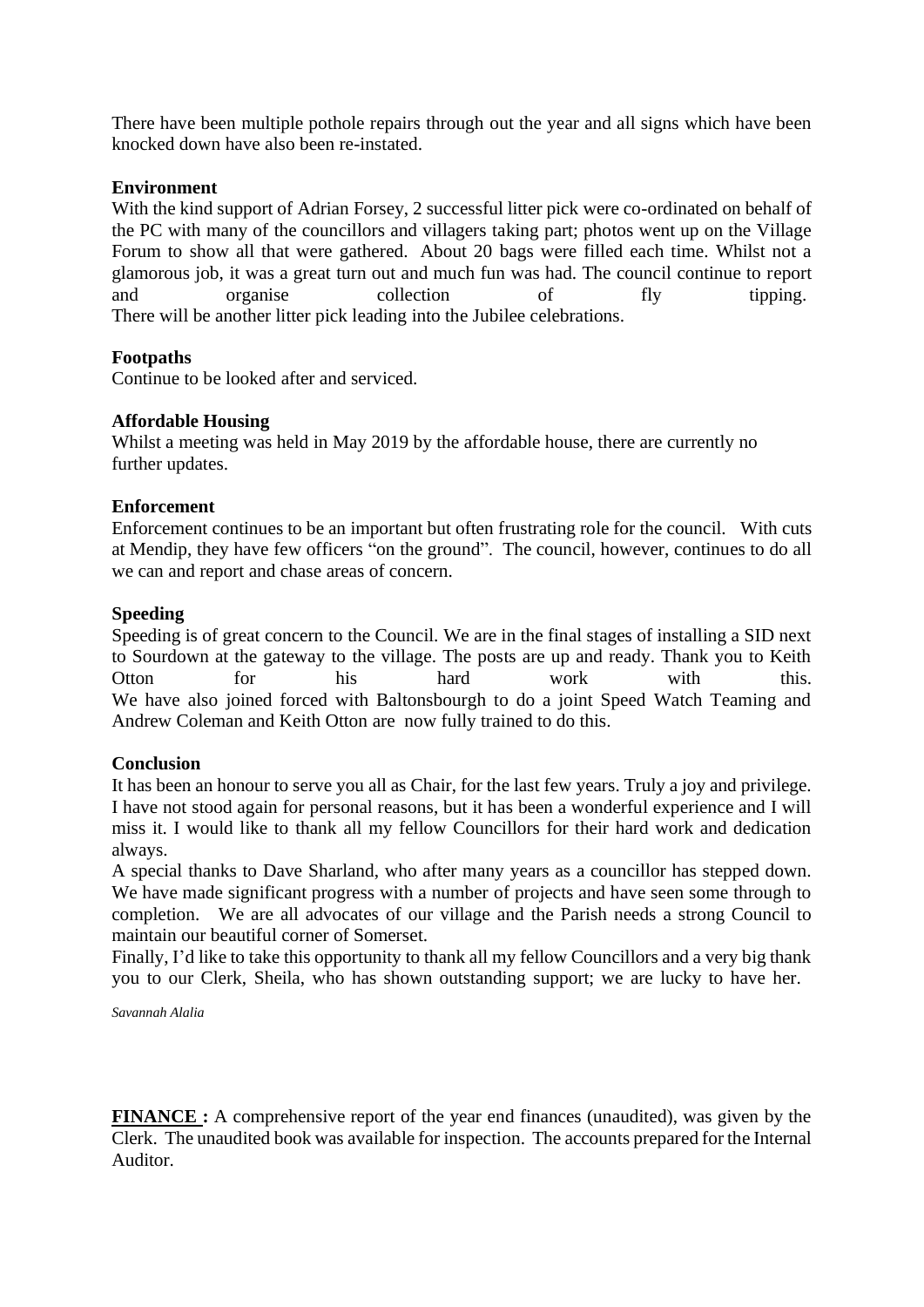## **BUTLEIGH PCC REPORT : Mrs S de Camp gave a report :**

Churchwardens' Report 2022

This year, we returned to a normal pattern of services following the disruption of the pandemic and lockdowns. Masks were still obligatory, social distancing was observed and communion delivery was restricted but the routine services returned to normal levels of attendance which average at 25. Some churches have found that their congregation liked to continue with Zoom services but we have not continued with this provision as it is clear that people like to come to church in person. We have not lost any of our number due to the lockdown but three of our very faithful, long serving, generous and much loved members died and we miss them.

Roy Moody became a churchwarden this year.

The festivals of Easter and Christmas were well attended, as were Harvest, Remembrance Sunday, the Carol and Crib services. During the year, we had four weddings, one baptism, six funerals and for the first time in many years, a Confirmation service led by Bishop Trevor was held for four candidates on July 4.

In September, we put on a hog roast outside the church room for all the village to mark the end of a long period of restriction. It was much appreciated and although it was not a fund raising event, people donated generously to church funds. This was very helpful as we have not been able to hold the church fete for two years and no fundraising has taken place.

We are very grateful to our treasurer, Mark Tolhurst for his excellent, thorough supervision of our accounts. Despite a drop in income, we have continued to donate a tenth of our income to Christian charities and recently, raised money for the Red Cross in Ukraine. We also thank Anthony Durbacz who examines our accounts so efficiently.

We are grateful to Rob Hallett who maintains the churchyard to a high standard and donates our Christmas tree each year

External works, highlighted as necessary in the 2018 Quinquennial report but delayed because of the pandemic are now underway, covered in part by a grant from the National Churches Trust. The Church Room is open again and bookings are steady; we are grateful to Marianne for taking on the task of handling the bookings.

We hope that St Leonard's will continue to be a welcoming and uplifting presence in the community and that more people will join us. We thank the PCC, members of the church and loyal villagers who contribute in many ways to the life of the church.

Sian Decamp Roy Moody **Churchwardens** March 2022

## **BUTLEIGH PLAYING FIELD ASSOCIATION REPORT:**

Problem in terms of succession. No report received